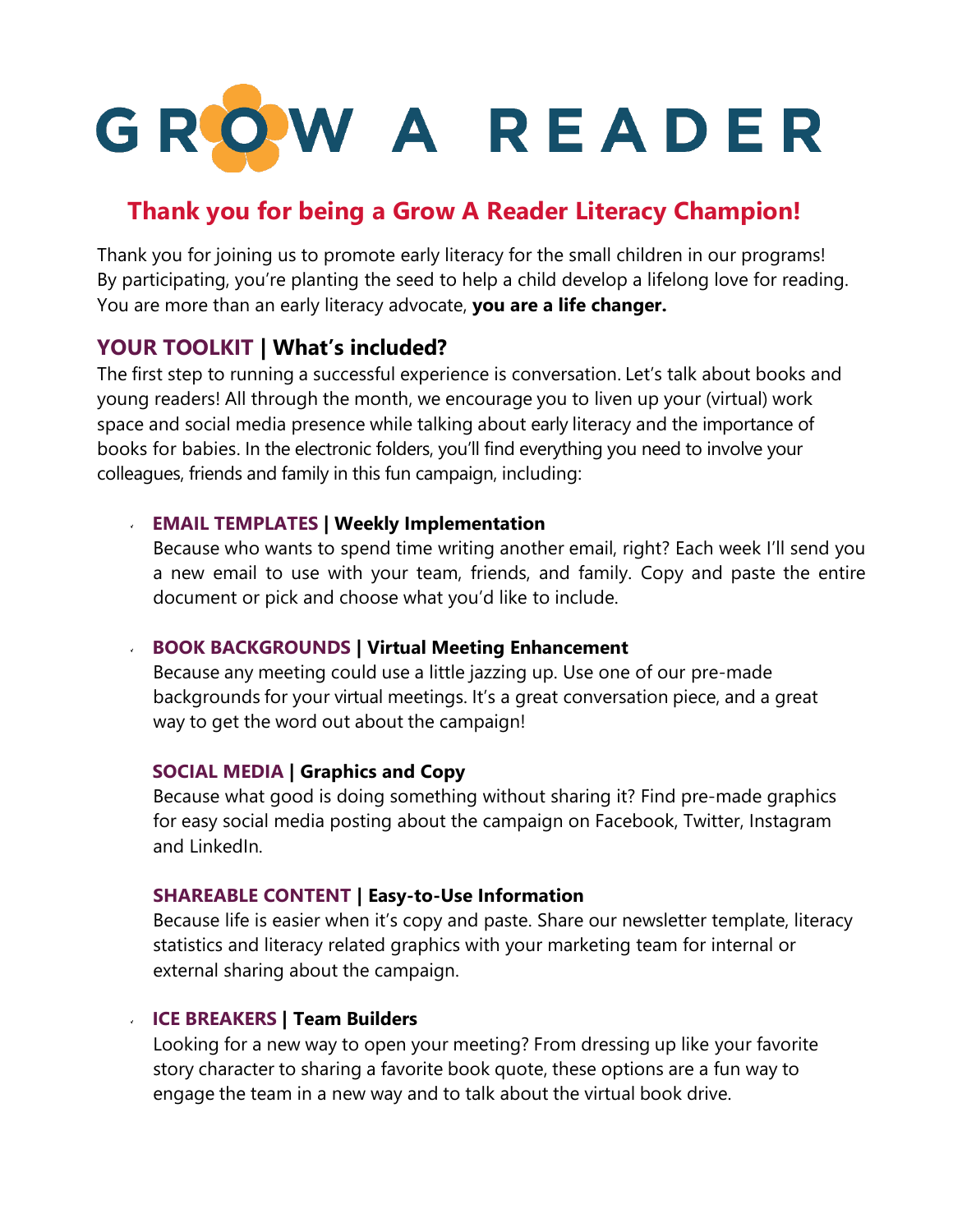### **VIRTUAL CONTESTS | Team Competitions**

Because at the end of the day, we're all a little competitive. There are lots of fun ways to keep the conversation going about literacy among your team. Post a contest on your intranet or email to your colleagues working remotely and watch the entertaining submissions come in. Find all the tools you need to complete various contests in the Virtual Contests folder.

## **CALENDAR OF EVENTS | Important Dates**

| April 30, 2022:       | Grow A Reader Event at Bookman's Phoenix (Tabling and<br>activity for kids)                                                                                     |
|-----------------------|-----------------------------------------------------------------------------------------------------------------------------------------------------------------|
| Week of May 2:        | The 2022 Grow A Reader Campaign kicks off. Generate<br>excitement! Send the first email gearing up for campaign. Set a<br>fundraising goal to help you succeed. |
| Weeks of May 9 & 16:  | Weekly emails. Watch Southwest Human Development social<br>media for fun shout-outs to our partners.                                                            |
| May 21, 2022:         | Pop-Up Read-a-Thon at Bookman's (11a.m.-1p.m.) Sign up for<br>a reading slot at www.swhd.org/readathon                                                          |
| Weeks of May 23 & 30: | Weekly emails. Current totals shared; final push to meet goal.                                                                                                  |
| June 3, 2022:         | Breakfast of Champions to say thanks and recognize<br>achievements. Invitation will be sent soon.                                                               |

### **INCENTIVES | Recognizing Group Achievements**

For every \$1000 your group raises, you will be eligible for one of the following team building experiences:

• **A Little Free Library Build for up to 10 people**: Experience will include all materials and supplies to build and decorate one Library as well as staff to guide your team through the exercise and placement in a community where books are most needed.

OR

• **A Reading Buddies Volunteer Experience** for up to 15 people: Participants will receive all supplies to choose an animal, fill it with stuffing, create a birth certificate, and decorate its traveling case and a "passport" where they will write a letter from the animal to the child. Reading Buddies can done in-person at our site or yours, or as a virtual experience. These huggable stuffed animals will be shared with children in our literacy programs as a friend with whom they can practice their reading skills.